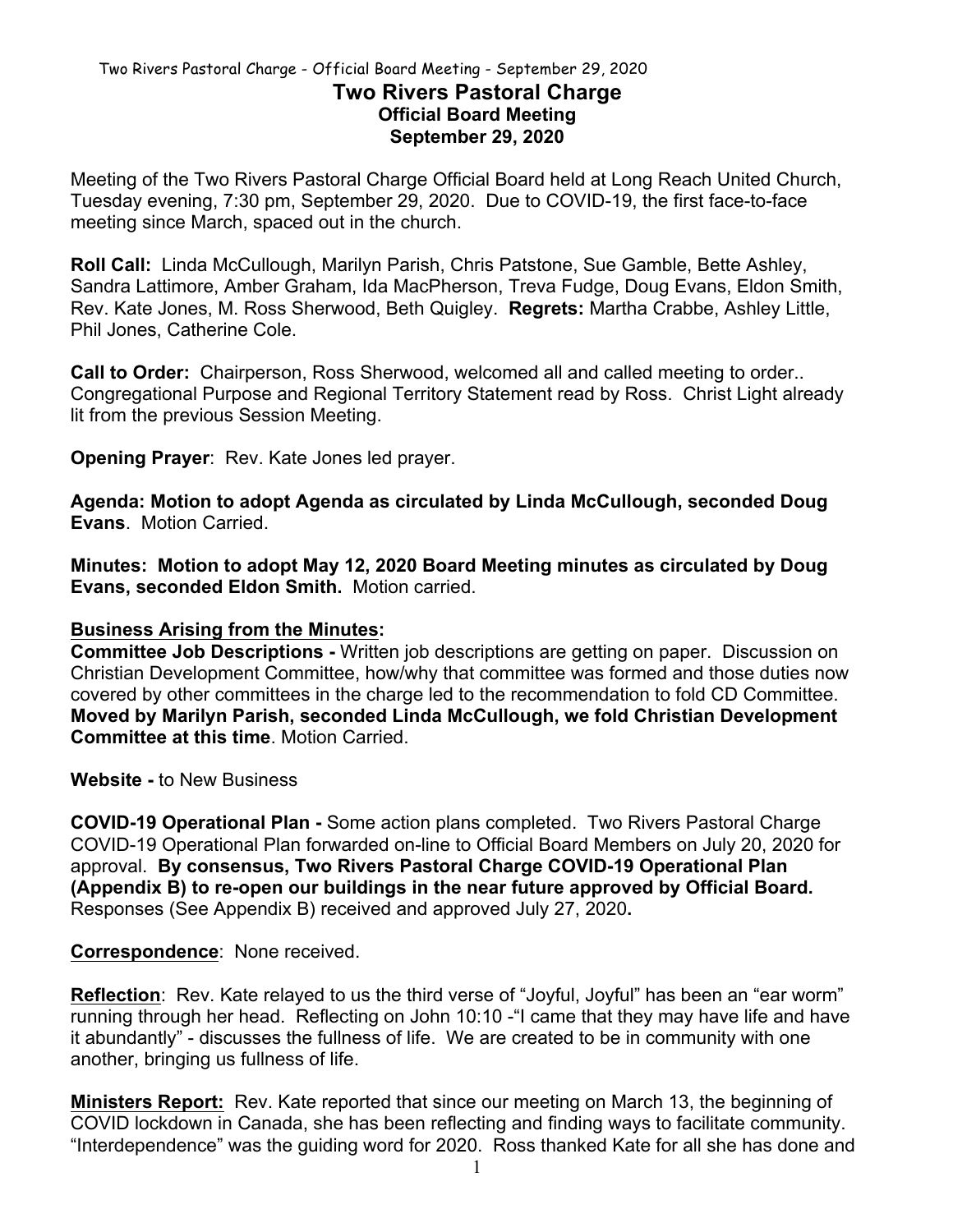Two Rivers Pastoral Charge - Official Board Meeting - September 29, 2020 for keeping community for us this past six months. As an ordained minister, the three key points are The Word, Sacrament and Pastoral Care. Bible study, Sunday services and daily check-ins have continued through this pandemic, as well as monthly communion and even one baptism. Session members have been fabulous at phoning and staying connected with congregations, along with parking lot coffee hours and online visits to keep in touch with members, which Rev. Kate could not have done alone.

## **REPORTS**

**Two Rivers Pastoral Charge Financial Reports:** 

**- Two Rivers Pastoral Charge**: (See Report Appendix A)

**- Westfield Church**: (See Report Appendix A)

**- Long Reach Church**: Beth explained fundraiser to create Memorial/Visitors Park and donations to Cemetery Fund and Church Fund as well. (See Reports Appendix A)

- **Bayswater/Summerville**: Sandra reported holding their own.

**Trustees Report:** Long Reach reported activity in garden and cemetery, and renovation of shed completed. (See Report - Appendix A)

**Session Report**: Chris Patstone reported Session met three times since last Official Board meeting. With great gratitude to Rev. Kate, pulpit supply and pastoral care arranged by Session while she took much deserved study leave and vacation. Three Flower-Memorial Services on Pastoral Charge, one Baptism plus Charge Picnic on Patstone's Beach, Holderville. Blended worship celebrated last Sunday - in person at Bayswater/Summerville and Westfield Churches, and on-line service. Prayers continue for folks inside and outside of our community. Planning for Thanksgiving and Christmas is in the works, following COVID regulations.

**Ministry & Personnel:** Nothing to report

**UCW - Westfield**: See attached Report (Appendix A)

**Quilters-Bayswater/Summerville**: Did not start September 29. Hope to begin next week. **Home Mission Council**: See Report (Appendix A)

**Christian Development:** Nothing to Report

**Regional Council**: See attached Report (Appendix A). Revise date of annual meeting to September 26, 2020.

**Church in the World**: See Report (Appendix A) A meeting has been held and we are all going to be very busy. They have made many plans so watch bulletins for information.

**Mission & Service:** See Report (Appendix A) Doing well considering circumstances. Year to date donation of \$9,815.38 forwarded. (54% of TRPC's 2020 goal.) Rev. Kate recalled her interest in applying to Two Rivers Charge was our support to M&S.

# **Affirm Team**: No Report

**Youth Connection**: Due to COVID group has not gathered. Looking for direction from the youth involved.

**Youth & Young Families**: Gaby Anderson back on job and has completed lots of activity on Social Media. Challenging times for planning, following regulation guidelines received from Region. Sunday School lessons are being installed on U-Tube for families to use. **Pastoral Care Team**: Nothing to report

**Kingston Peninsula Food & Clothing:** (See Report Appendix A)